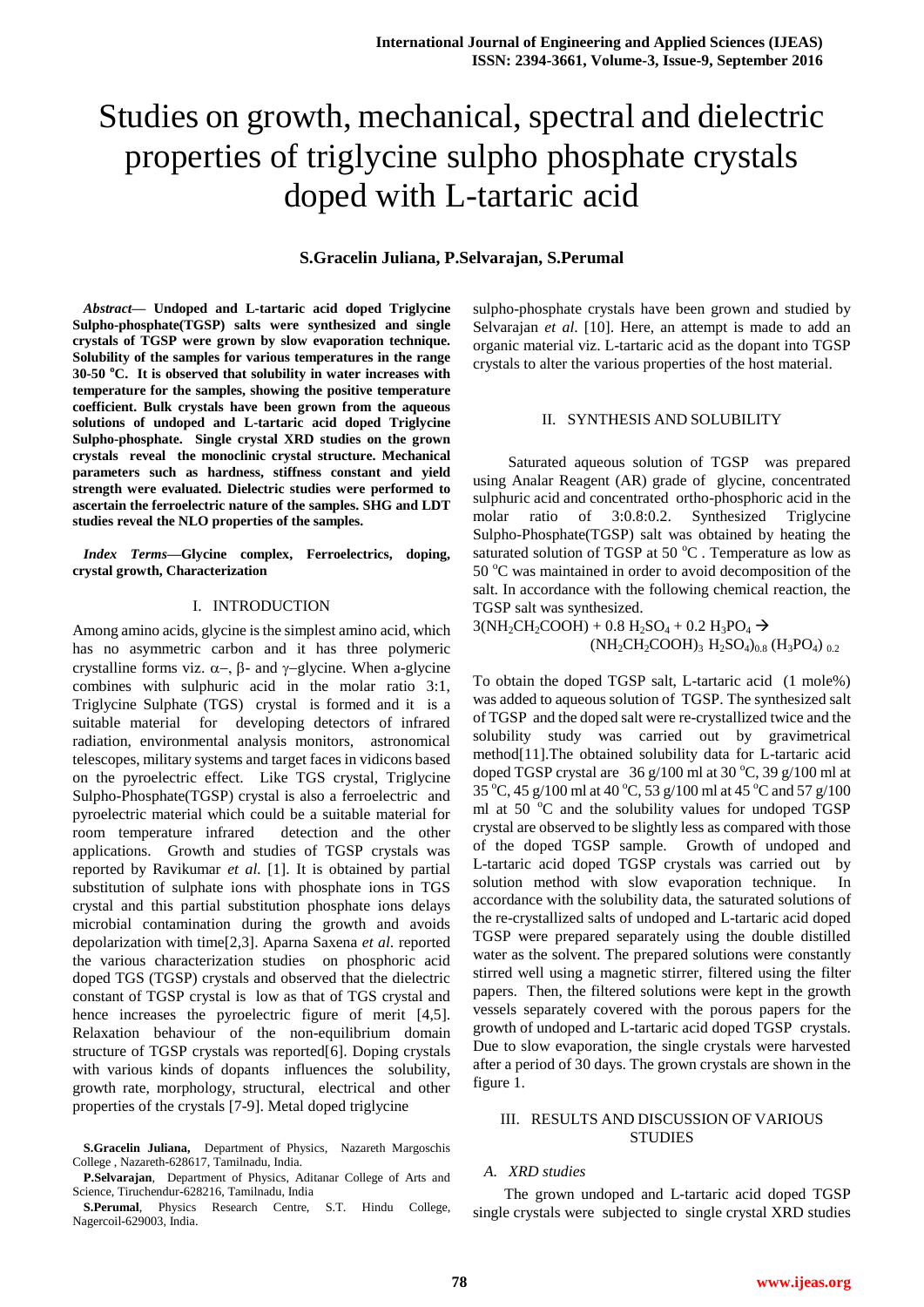## **Studies on growth, mechanical, spectral and dielectric properties of triglycine sulphophosphate crystals doped with L-tartaric acid**

using an ENRAF NONIUS CAD4 diffractometer with MoK radiation ( $\lambda$ =0.71073 Å). The obtained XRD data are provided in the table 1. Single crystal XRD analysis indicates that TGSP crystal crystallizes in monoclinic structure with the space group  $P2_1$  at room temperature (30 °C). The number of molecules per unit cell was found to be 2. The results of XRD data obtained in our work for undoped TGSP crystal are found to be in good agreement with the reported value[12]. It is observed from the results that there is no change of crystal structure when TGSP is doped with L-tartaric acid.

| <b>Table 1:</b> Lattice constants of undoped and tartaric acid-doped TGSP |  |
|---------------------------------------------------------------------------|--|
| crystals                                                                  |  |

| $\mathbf{v}$ , , $\mathbf{v}$ |                                               |            |  |
|-------------------------------|-----------------------------------------------|------------|--|
|                               | Lattice constants                             |            |  |
| Sample                        |                                               |            |  |
| Undoped TGSP                  | $a=9.147(1)$ Å                                |            |  |
| crystal                       | $b=12.723(2)$ Å, c=                           |            |  |
|                               | 5.786 $(2)$ Å                                 | 631.045(1) |  |
|                               | $\alpha = 90$ °, $\beta = 110.42$             |            |  |
|                               | (1), $\gamma = 90^\circ$                      |            |  |
| <b>TGSP</b><br>crystal        | $a=9.204(1)$ ,                                |            |  |
| doped<br>with                 | $b = 12.597(2)$ ,<br>$c=$                     |            |  |
| mole%<br>of                   | 5.595(2)                                      | 618.94(2)  |  |
| tartaric acid                 | $\alpha = 90$ <sup>o</sup> , $\beta = 107.42$ |            |  |
|                               | (1), $\gamma = 90^\circ$                      |            |  |



Fig.1: The harvested crystals of (a) undoped and (b) L-tartaric acid doped TGSP crystals

### *B. Mechanical properties*

 Hardness testing provides information regarding other mechanical properties like tensile strength, yield strength and work hardening coefficient. Transparent crystals free from cracks were selected for microhardness measurements. Microhardness analyses were carried out using Shimadzu Vickers microhardness tester fitted with a diamond indenter attached to an incident light microscope. The well polished crystal was placed on the platform of the Vickers microhardness tester and the loads of different magnitude were applied over a fixed interval of time. Microhardness number was determined using the relation  $H_v = 1.8544 \text{ P/d}^2$ where P is the applied load and d is the average diagonal indentation. The variation of hardness number with the applied load for the samples is shown in the figure 1. At lower loads, hardness is low and it increases with the load up to 50 g. For loads above 50 g, cracks started developing around the indentation mark. It is due to the release of internal stress generated locally by indentation. It is observed from the results that the hardness increases when TGSP crystal is doped with tartaric acid. This may be due to the incorporation

of dopant (tartaric acid) in the interstitials of TGSP crystal. Yield strength of the material can be found out using the relation, yield strength  $\sigma_y = (H_v / 3)$  and the stiffness constant  $(C_{11})$  for different loads was calculated the formula  $C_{11} = H_v^{\frac{7}{4}}$ where  $H_v$  is the microhardness of the material [13]. From results, it is observed that yield strength and stiffness constant of samples show the same behavior as that of hardness number. Due to incorporation of tartaric acid in the host TGSP crystals, the mechanical properties such as hardness, yield strength and stiffness constant are observed to be increased. It seems that the bond strength in the samples increases when L-tartaric acid is added as the dopant and hence the mechanical properties are enhanced.

## *C. SHG efficiency*

 Second harmonic generation (SHG) is an important second order NLO property and it was measured by Kurtz powder method. The single crystals were powdered and were irradiated by an incident radiation (1064 nm) of pulse width 8 ns from a Q-switched quanta RAY GCR Nd:YAG laser. KDP was used for calibrating the SHG intensity. The output power of the crystal was measured using a power meter and the NLO property of the crystal was confirmed from the estimation of green radiation of the crystal. The obtained values of relative SHG efficiency are 1.33 and 1.75 respectively for undoped and L-tartaric acid doped TGSP crystals.



 Fig.2: Plots of hardness number versus load for undoped and L-tartaric acid doped TGSP crystals

# *D. LDT studies*

 Laser damage threshold (LDT) values for the sample crystals were measured using a Nd:YAG laser with the wavelength of 1064 nm. The LDT measurement involves the interaction of high power laser radiation with the matter followed by various physical, chemical, optical, thermal and other processes that are taking place in the material. LDT value is the maximum permissible power that can withstand in a particular crystal and it is determined using the formula  $P =$ E/τπ<sup>2</sup> where E is the energy in mJ, τ is the pulse width, r is radius of the spot in mm[14]. The obtained values of LDT for the undoped and L-tartaric acid doped TGSP crystals are 0.86  $GW/cm<sup>2</sup>$  and 0.94 GW/cm<sup>2</sup> respectively.

#### *E. Dielectric properties*

 The dielectric constant and loss factor of the samples were measured using the parallel plate capacitor method at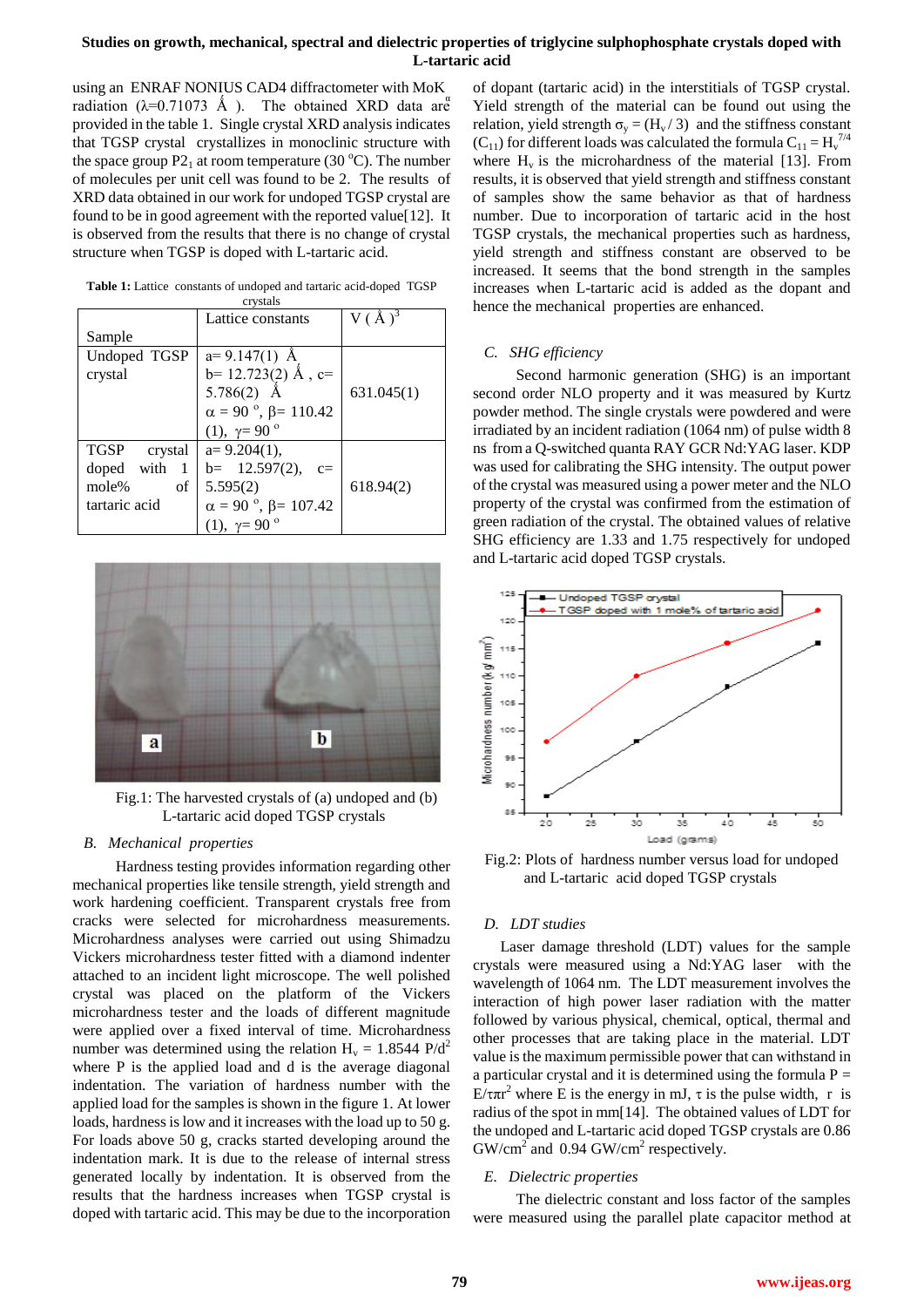various temperatures ranging from 30 to 70  $^{\circ}$ C using an Agilent 4284A LCR meter at different frequencies ranging from  $10^2$  to  $10^6$  Hz. The sample cleaved perpendicular to the axis (b-axis) was used. Opposite faces of the sample crystals were coated with good quality silver paste to obtain a good conductive surface layer. The samples were annealed before making observations in the sample holder assembly at 60 $\degree$ C for about 30 minutes to remove moisture content if present. Since the variation of air capacitance with temperature was found to be negligible, air capacitance was measured only at room temperature. The dielectric constant of the crystal was calculated using the relation

$$
\varepsilon_{\rm r} \ = \ C \ / \ C_{\rm o}
$$

Where C is the capacitance of the crystal and  $C_0$  is the capacitance of the air medium of the same dimension as the crystal. As the crystal area was smaller than the plate area of the cell, parallel capacitance of the portion of the cell not filled with the crystal was taken into account and, consequently, the above equation becomes,

$$
\varepsilon_{\rm r} = \left\{ \frac{C_{\rm crys} - C_{\rm air} (1 - A_{\rm crys}/A_{\rm air})}{C_{\rm air}} \right\} \quad \frac{(A_{\rm air})}{(A_{\rm crys})}
$$

where  $C_{\text{crys}}$  is the capacitance with crystal (including air),  $C_{\text{air}}$ is the capacitance of air,  $A_{\text{crys}}$  is the area of the crystal touching the electrode and  $A_{air}$  is the area of the electrode[15].

Frequency dependence of dielectric constant  $(\varepsilon_r)$  and dielectric loss (tan  $\delta$ ) of the undoped and L-tartaric acid doped TGSP crystals at room temperature are shown in the figures 3 and 4. Temperature dependence of the dielectric parameters for the samples at frequency of 1000 Hz are shown in the figures 5 and 6. Dielectric parameters are observed to be decreasing with increase in frequency. Beyond the frequency of  $10^4$  Hz, the dielectric parameters are found to be practically independent of frequency. Both  $\varepsilon_r$  and tan  $\delta$  were found to increase when TGSP crystals are doped with L-tartaric acid. The dielectric mechanism of a solid consists of contributions from electronic, ionic, dipolar and space charge polarizations, each dominating in a particular frequency range. It is established that the space charge polarization is very predominant at lower frequencies. The dipolar polarization can be seen in some materials up to  $10^{10}$  Hz. The ionic and electronic polarizations always exist below  $10^{13}$  Hz. From the results, it is observed that the dielectric parameters such as dielectric constant( $\varepsilon_r$ ) and dielectric loss(tan  $\delta$ ) decrease with increase in frequency. The nature of decrease of  $\varepsilon_r$  and tan  $\delta$  with frequency suggests that the undoped and L-tartaric acid doped TGSP crystals seem to contain domains of continuously varying relaxation times. The values of dielectric constant and loss are low at higher frequencies because domains of larger relaxation times may not be able to respond to these frequencies. Low value of dielectric loss indicates that the grown crystals are good quality dielectric materials[16,17]. When TGSP crystals are doped with L-tartaric acid, the dielectric constant and loss factor seem to be increasing in the frequency range  $10^2$ - $10^6$  Hz. The increase in dielectric constant and loss for L-tartaric acid doped TGSP crystals may be due to frittering of domains due to incorporation of impurities in the lattice. This also apparently explains the increase of  $\varepsilon_r$  and  $tan \delta$  near Curie temperature for the L-tartaric acid doped

TGSP sample at  $10<sup>3</sup>$  Hz. The dielectric constant and loss of the samples at the transition temperature  $(T_c)$  show finite values and the observed value of Curie temperature for these samples is  $51^{\circ}$ C. The values of dielectric constant and loss are found to be more at Curie temperature for the L-tartaric acid doped TGSP crystal compared with the values of pure TGSP crystal. This may be due to presence of more charged impurties in the L-tartaric acid doped TGSP crystal.



Fig. 3: Variation of dielectric constant with frequency for undoped and L-tartaric acid doped TGSP crystals



Fig.4: Variation of dielectric loss with frequency for undoped and L- tartaric acid doped TGSP crystals



Fig.5: Variation of dielectric constant with temperature for the grown undoped and L-tartaric acid doped TGSP crystals at a frequency of 1000 Hz